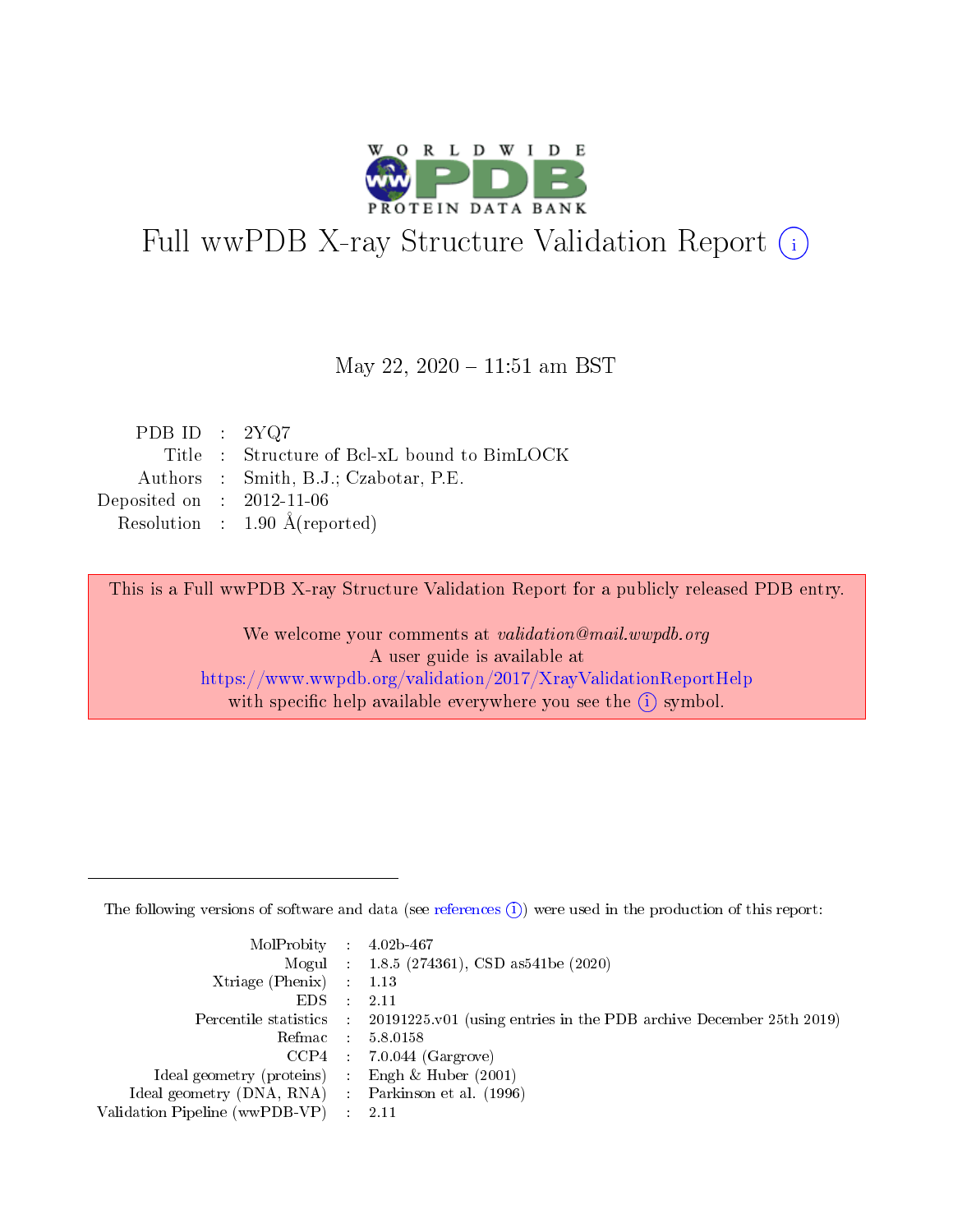# 1 [O](https://www.wwpdb.org/validation/2017/XrayValidationReportHelp#overall_quality)verall quality at a glance  $(i)$

The following experimental techniques were used to determine the structure: X-RAY DIFFRACTION

The reported resolution of this entry is 1.90 Å.

Percentile scores (ranging between 0-100) for global validation metrics of the entry are shown in the following graphic. The table shows the number of entries on which the scores are based.



| Metric                | Whole archive<br>$(\#\mathrm{Entries})$ | Similar resolution<br>$(\#\text{Entries}, \text{resolution range}(\AA))$ |
|-----------------------|-----------------------------------------|--------------------------------------------------------------------------|
| $R_{free}$            | 130704                                  | 6207 $(1.90-1.90)$                                                       |
| Clashscore            | 141614                                  | 6847 (1.90-1.90)                                                         |
| Ramachandran outliers | 138981                                  | 6760 (1.90-1.90)                                                         |
| Sidechain outliers    | 138945                                  | 6760 (1.90-1.90)                                                         |
| RSRZ outliers         | 127900                                  | $6082(1.90-1.90)$                                                        |

The table below summarises the geometric issues observed across the polymeric chains and their fit to the electron density. The red, orange, yellow and green segments on the lower bar indicate the fraction of residues that contain outliers for  $>=3, 2, 1$  and 0 types of geometric quality criteria respectively. A grey segment represents the fraction of residues that are not modelled. The numeric value for each fraction is indicated below the corresponding segment, with a dot representing fractions <=5% The upper red bar (where present) indicates the fraction of residues that have poor fit to the electron density. The numeric value is given above the bar.

| Mol | ${\rm Chain \mid Length}$ | Quality of chain     |     |  |  |  |  |
|-----|---------------------------|----------------------|-----|--|--|--|--|
|     | 158                       | $\frac{0}{0}$<br>91% | 8%  |  |  |  |  |
|     | $\overline{20}$           | 5%<br>85%            | 15% |  |  |  |  |

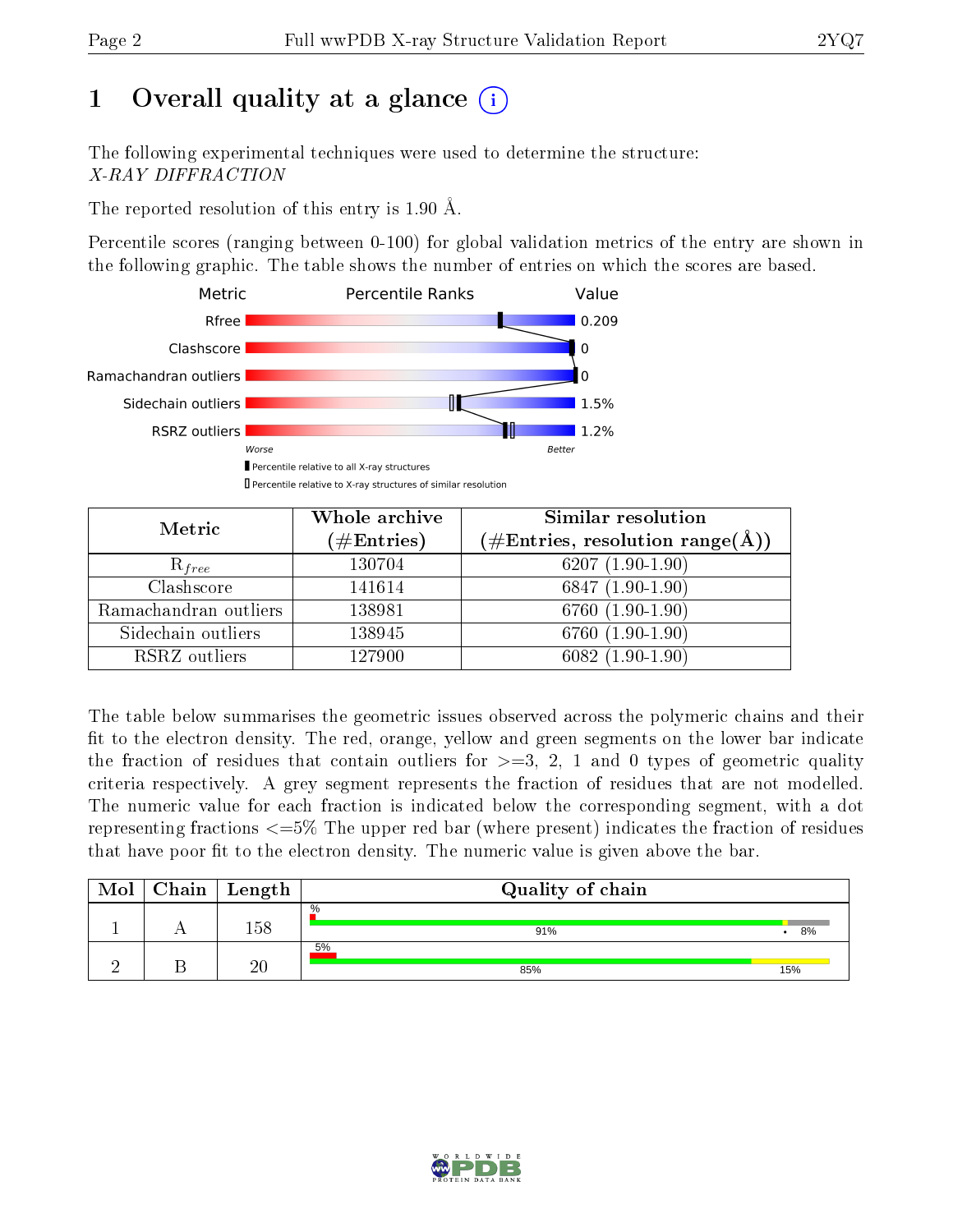# 2 Entry composition  $\left( \cdot \right)$

There are 4 unique types of molecules in this entry. The entry contains 1455 atoms, of which 0 are hydrogens and 0 are deuteriums.

In the tables below, the ZeroOcc column contains the number of atoms modelled with zero occupancy, the AltConf column contains the number of residues with at least one atom in alternate conformation and the Trace column contains the number of residues modelled with at most 2 atoms.

Molecule 1 is a protein called BCL-2-LIKE PROTEIN 1.

| Mol | ${\rm Chain}$ | <sup>'</sup> Residues | Atoms |       |     | ZeroOcc   AltConf   Trace |  |  |  |
|-----|---------------|-----------------------|-------|-------|-----|---------------------------|--|--|--|
|     |               | 145                   | 'ota. | 749 - | 197 |                           |  |  |  |

There are 5 discrepancies between the modelled and reference sequences:

| Chain | Residue | Modelled   | Actual<br>Comment |                | Reference         |
|-------|---------|------------|-------------------|----------------|-------------------|
|       |         | GLY        |                   | expression tag | <b>UNP Q07817</b> |
|       | $-3$    | <b>PRO</b> |                   | expression tag | <b>UNP Q07817</b> |
|       | -2      | LEU        |                   | expression tag | UNP Q07817        |
|       | $-1$    | GLY        |                   | expression tag | <b>UNP Q07817</b> |
|       |         | SER.       |                   | expression tag | <b>UNP Q07817</b> |

• Molecule 2 is a protein called BCL-2-LIKE PROTEIN 11.

| Mol | $\,$ Chain   Residues | $\rm{Atoms}$           |     |    | $\text{ZeroOcc} \mid \text{AltConf} \mid \text{Trace}$ |  |  |
|-----|-----------------------|------------------------|-----|----|--------------------------------------------------------|--|--|
|     | 20                    | $\rm Total$<br>$158\,$ | 104 | 26 |                                                        |  |  |

There are 4 discrepancies between the modelled and reference sequences:

| Chain | Residue | Modelled | Actual     | Comment             | Reference  |
|-------|---------|----------|------------|---------------------|------------|
| R     | 146     | ACE.     |            | acetylation         | UNP Q6JTU4 |
|       | 154     | GLU      | $\rm{ARG}$ | engineered mutation | UNP 043521 |
|       | 158     | LYS      | GLU        | engineered mutation | UNP 043521 |
|       | 165     | NH2.     |            | amidation           | UNP Q6JTU4 |

• Molecule 3 is GLYCEROL (three-letter code: GOL) (formula:  $C_3H_8O_3$ ).

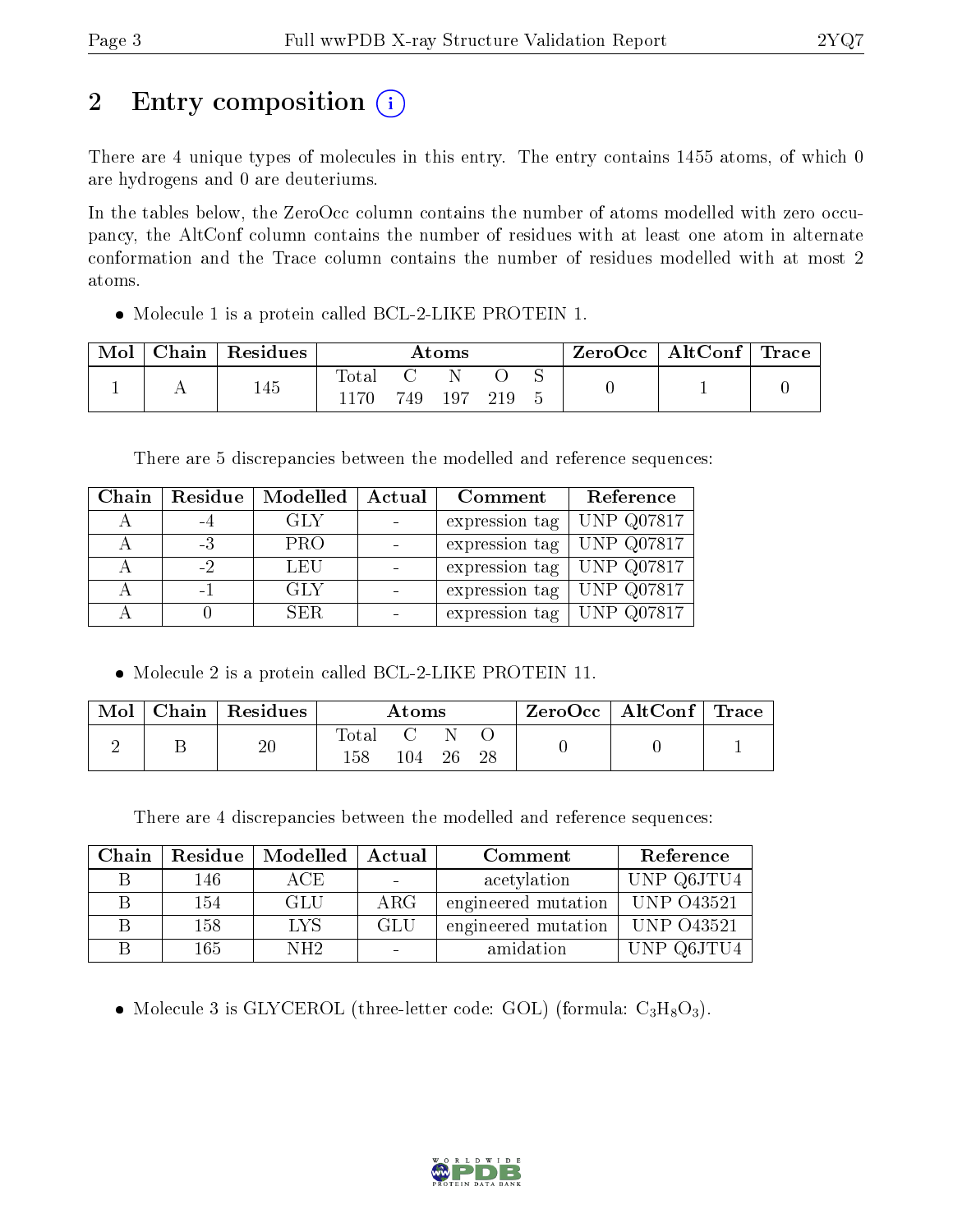

|  | $\text{Mol}$   Chain   Residues | Atoms   |  |  | $\rm ZeroOcc \mid AltConf$ |  |
|--|---------------------------------|---------|--|--|----------------------------|--|
|  |                                 | Total C |  |  |                            |  |

 $\bullet\,$  Molecule 4 is water.

|  | Mol   Chain   Residues | Atoms               | $ZeroOcc \   \ AltConf \  $ |
|--|------------------------|---------------------|-----------------------------|
|  | 107                    | Total<br>108<br>108 |                             |
|  | 13                     | Total O<br>13<br>13 |                             |

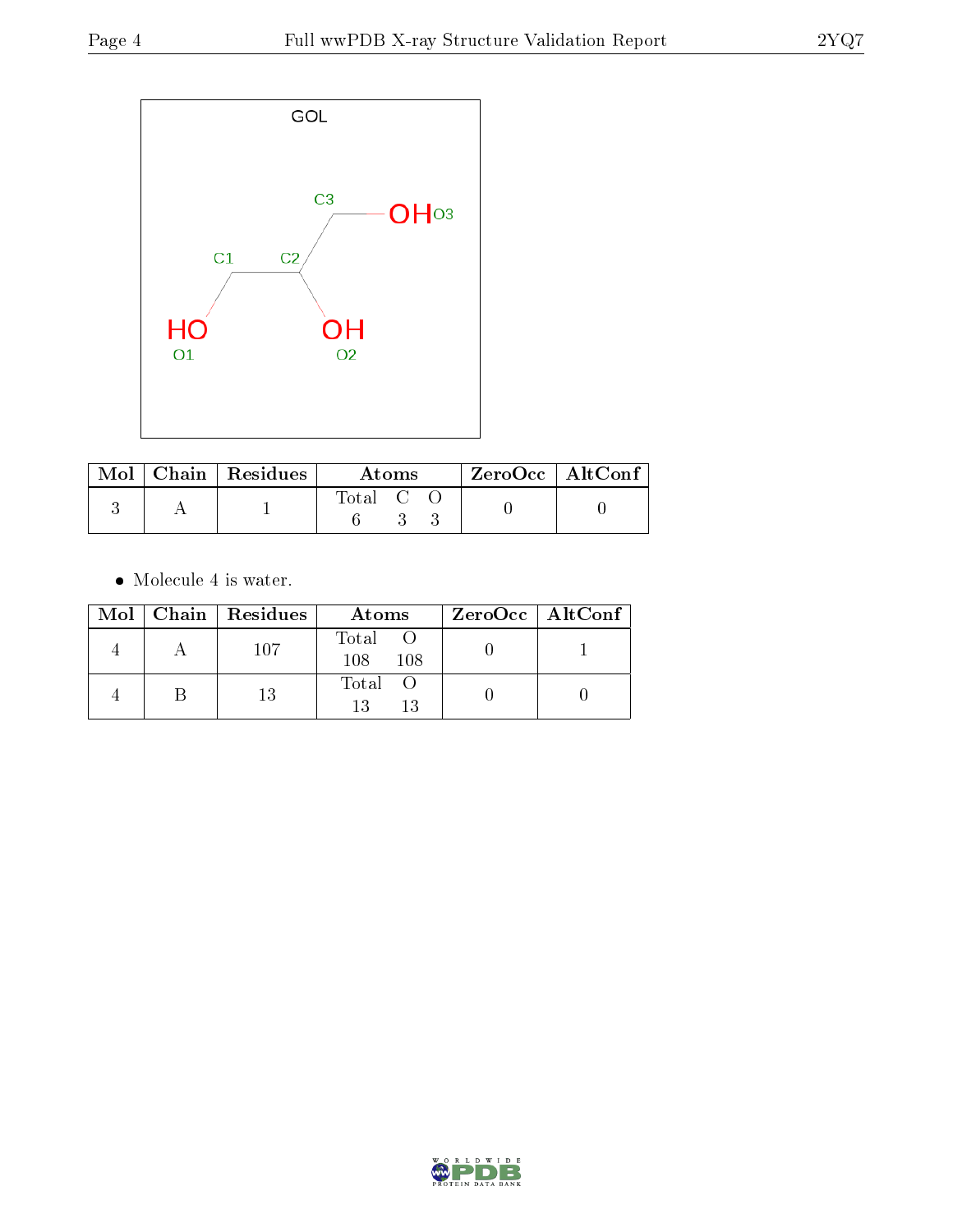# 3 Residue-property plots  $(i)$

These plots are drawn for all protein, RNA and DNA chains in the entry. The first graphic for a chain summarises the proportions of the various outlier classes displayed in the second graphic. The second graphic shows the sequence view annotated by issues in geometry and electron density. Residues are color-coded according to the number of geometric quality criteria for which they contain at least one outlier: green  $= 0$ , yellow  $= 1$ , orange  $= 2$  and red  $= 3$  or more. A red dot above a residue indicates a poor fit to the electron density (RSRZ  $> 2$ ). Stretches of 2 or more consecutive residues without any outlier are shown as a green connector. Residues present in the sample, but not in the model, are shown in grey.

• Molecule 1: BCL-2-LIKE PROTEIN 1



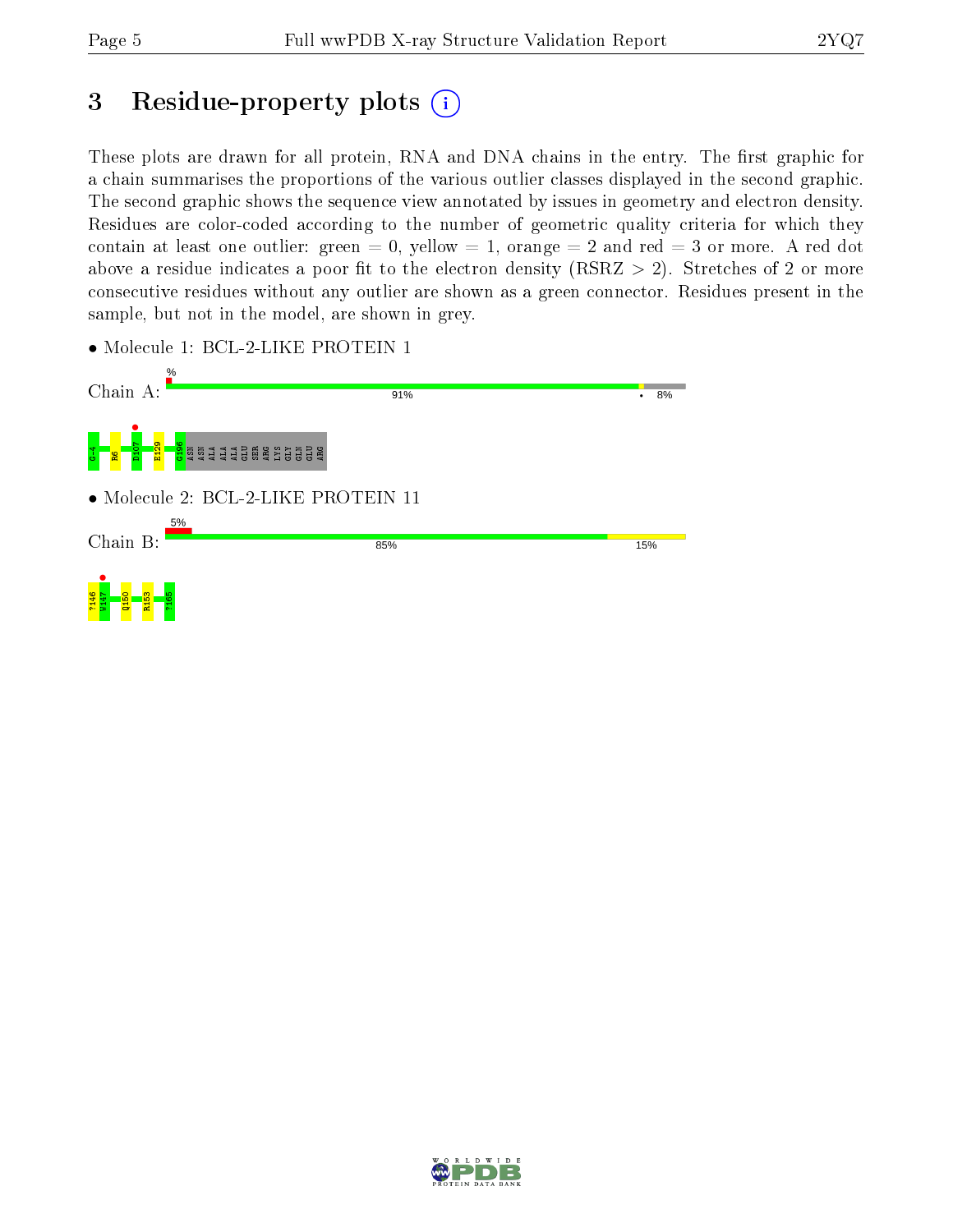## 4 Data and refinement statistics  $(i)$

| Property                                                   | Value                                             | Source     |
|------------------------------------------------------------|---------------------------------------------------|------------|
| Space group                                                | C121                                              | Depositor  |
| Cell constants                                             | 73.80Å 35.22Å<br>$61.36\text{\AA}$                | Depositor  |
| a, b, c, $\alpha$ , $\beta$ , $\gamma$                     | $90.00^{\circ}$ $101.12^{\circ}$<br>$90.00^\circ$ |            |
| Resolution $(A)$                                           | $34.07 - 1.90$                                    | Depositor  |
|                                                            | $34.07 - 1.90$                                    | <b>EDS</b> |
| $\%$ Data completeness                                     | $\overline{96.7}$ $(34.07 - 1.90)$                | Depositor  |
| (in resolution range)                                      | 96.7 (34.07-1.90)                                 | <b>EDS</b> |
| $R_{merge}$                                                | 0.10                                              | Depositor  |
| $\mathrm{R}_{sym}$                                         | (Not available)                                   | Depositor  |
| $\langle I/\sigma(I) \rangle^{-1}$                         | $2.02$ (at 1.91Å)                                 | Xtriage    |
| Refinement program                                         | PHENIX (PHENIX.REFINE)                            | Depositor  |
|                                                            | 0.163<br>0.208<br>$\mathbf{A}$                    | Depositor  |
| $R, R_{free}$                                              | $0.166$ ,<br>0.209                                | DCC        |
| $R_{free}$ test set                                        | $\overline{593}$ reflections $(4.94\%)$           | wwPDB-VP   |
| Wilson B-factor $(A^2)$                                    | 23.6                                              | Xtriage    |
| Anisotropy                                                 | 0.040                                             | Xtriage    |
| Bulk solvent $k_{sol}$ (e/Å <sup>3</sup> ), $B_{sol}(A^2)$ | $0.35$ , $50.0$                                   | <b>EDS</b> |
| L-test for $\mathrm{twinning}^2$                           | $< L >$ = 0.50, $< L2$ > = 0.33                   | Xtriage    |
| Estimated twinning fraction                                | No twinning to report.                            | Xtriage    |
| $\overline{F_o}, \overline{F_c}$ correlation               | 0.96                                              | <b>EDS</b> |
| Total number of atoms                                      | 1455                                              | wwPDB-VP   |
| Average B, all atoms $(A^2)$                               | 25.0                                              | wwPDB-VP   |

Xtriage's analysis on translational NCS is as follows: The largest off-origin peak in the Patterson function is  $11.92\%$  of the height of the origin peak. No significant pseudotranslation is detected.

<sup>&</sup>lt;sup>2</sup>Theoretical values of  $\langle |L| \rangle$ ,  $\langle L^2 \rangle$  for acentric reflections are 0.5, 0.333 respectively for untwinned datasets, and 0.375, 0.2 for perfectly twinned datasets.



<span id="page-5-1"></span><span id="page-5-0"></span><sup>1</sup> Intensities estimated from amplitudes.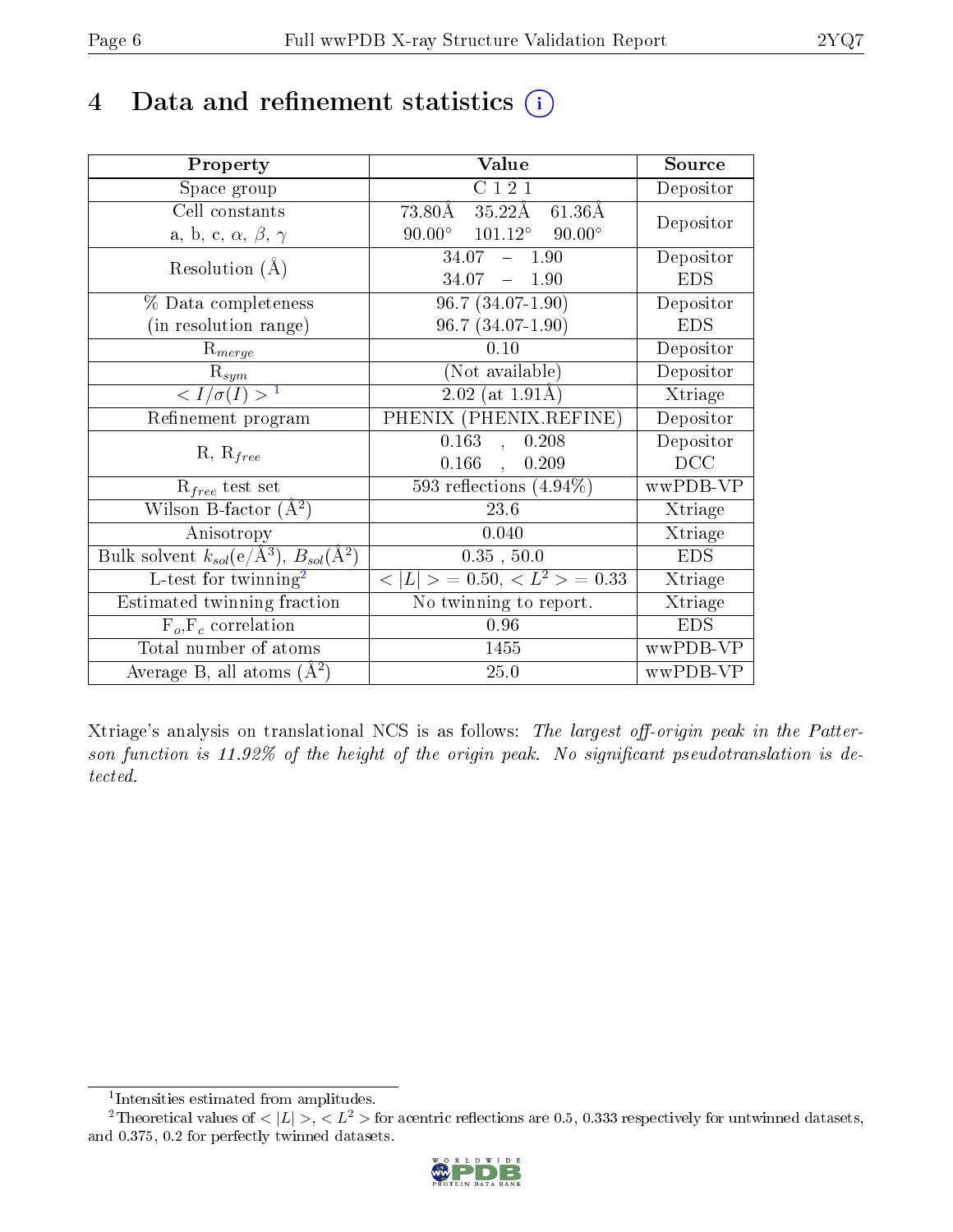# 5 Model quality  $(i)$

### 5.1 Standard geometry  $(i)$

Bond lengths and bond angles in the following residue types are not validated in this section: GOL, ACE, NH2

The Z score for a bond length (or angle) is the number of standard deviations the observed value is removed from the expected value. A bond length (or angle) with  $|Z| > 5$  is considered an outlier worth inspection. RMSZ is the root-mean-square of all Z scores of the bond lengths (or angles).

| Mol | Chain |      | Bond lengths | Bond angles |                    |  |
|-----|-------|------|--------------|-------------|--------------------|--|
|     |       | RMSZ | # $ Z  > 5$  | RMSZ        | $\# Z  > 5$        |  |
|     |       | 0.34 | 0/1202       | 0.47        | 0/1626             |  |
| 9   | В     | 0.37 | 0/159        | 0.71        | $1/214$ $(0.5\%)$  |  |
| AĦ  | АH    | 0.34 | 0/1361       | 0.51        | $(0.1\%)$<br>1840. |  |

There are no bond length outliers.

All (1) bond angle outliers are listed below:

|  |  |                                                              | $\vert$ Mol $\vert$ Chain $\vert$ Res $\vert$ Type $\vert$ Atoms $\vert$ Z $\vert$ Observed( <sup>o</sup> ) $\vert$ Ideal( <sup>o</sup> ) |          |
|--|--|--------------------------------------------------------------|-------------------------------------------------------------------------------------------------------------------------------------------|----------|
|  |  | $\overline{146}$ $\overline{ACE}$ $\overline{CEN-CA}$   7.36 | 140.10                                                                                                                                    | - 121.70 |

There are no chirality outliers.

There are no planarity outliers.

### 5.2 Too-close contacts (i)

In the following table, the Non-H and H(model) columns list the number of non-hydrogen atoms and hydrogen atoms in the chain respectively. The H(added) column lists the number of hydrogen atoms added and optimized by MolProbity. The Clashes column lists the number of clashes within the asymmetric unit, whereas Symm-Clashes lists symmetry related clashes.

|  |      |      | Mol   Chain   Non-H   H(model)   H(added)   Clashes   Symm-Clashes |
|--|------|------|--------------------------------------------------------------------|
|  | 1170 | 1125 |                                                                    |
|  | 158  | 145  |                                                                    |
|  |      |      |                                                                    |
|  | 108  |      |                                                                    |
|  |      |      |                                                                    |
|  | 1455 | 1978 |                                                                    |

The all-atom clashscore is defined as the number of clashes found per 1000 atoms (including

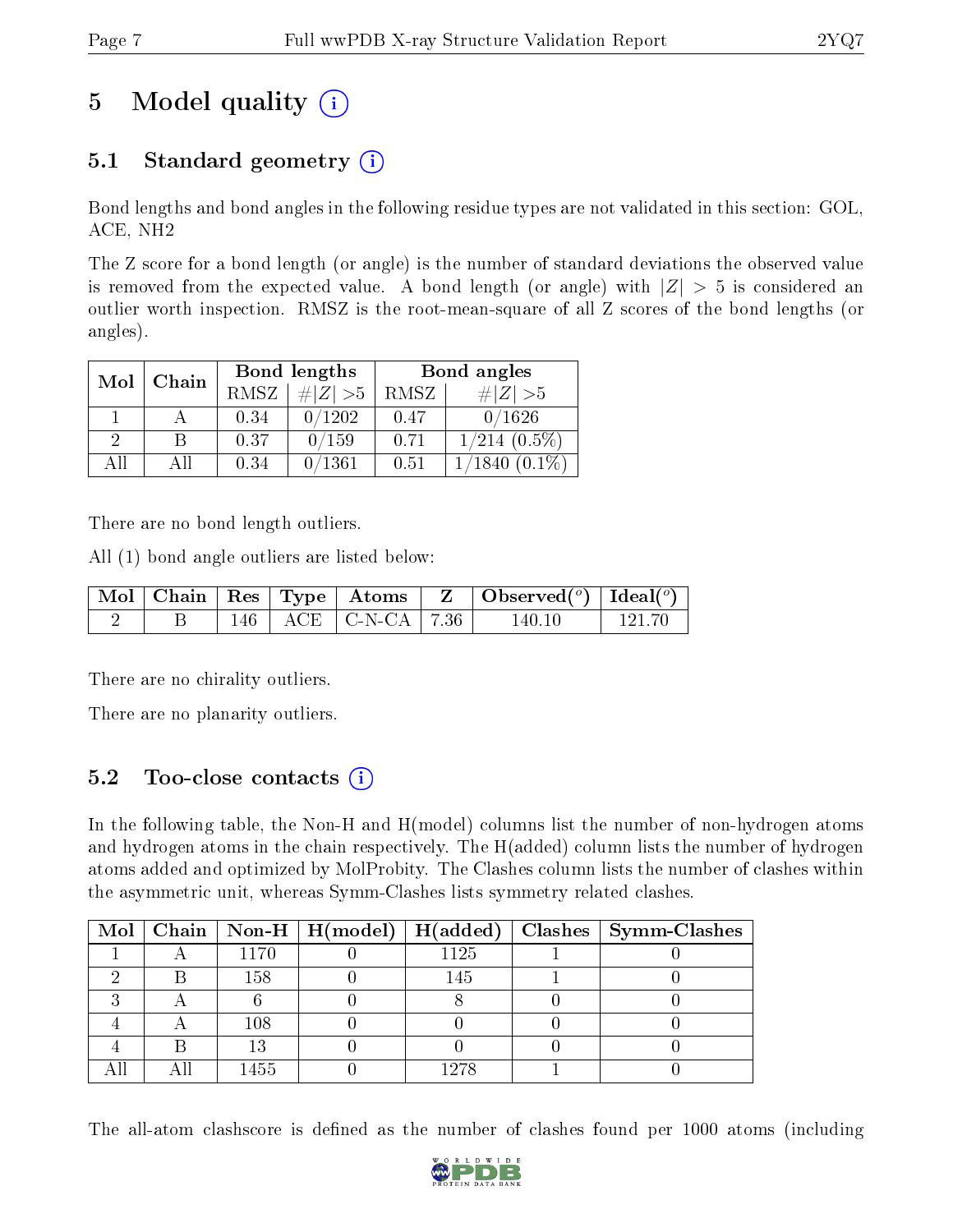hydrogen atoms). The all-atom clashscore for this structure is 0.

All (1) close contacts within the same asymmetric unit are listed below, sorted by their clash magnitude.

| Atom-1             | Atom-2                    |  | 7lash<br>overlap (A) |  |
|--------------------|---------------------------|--|----------------------|--|
| $1:$ A:129:GLU:OE2 | $^+$ 2:B:153:ARG:NH2 $^-$ |  |                      |  |

There are no symmetry-related clashes.

### 5.3 Torsion angles (i)

#### 5.3.1 Protein backbone  $(i)$

In the following table, the Percentiles column shows the percent Ramachandran outliers of the chain as a percentile score with respect to all X-ray entries followed by that with respect to entries of similar resolution.

The Analysed column shows the number of residues for which the backbone conformation was analysed, and the total number of residues.

| Mol | Chain | Analysed        | Favoured    | Allowed   Outliers | Percentiles       |
|-----|-------|-----------------|-------------|--------------------|-------------------|
|     |       | $144/158(91\%)$ | $142(99\%)$ | $2(1\%)$           | $100$   $100$     |
|     | В     | $18/20(90\%)$   | $17(94\%)$  | $1(6\%)$           | $100 \mid$<br>100 |
| All | Αll   | $162/178(91\%)$ | $159(98\%)$ | $3(2\%)$           | 100 <sup>1</sup>  |

There are no Ramachandran outliers to report.

#### 5.3.2 Protein sidechains  $(i)$

In the following table, the Percentiles column shows the percent sidechain outliers of the chain as a percentile score with respect to all X-ray entries followed by that with respect to entries of similar resolution.

The Analysed column shows the number of residues for which the sidechain conformation was analysed, and the total number of residues.

| Mol | Chain | Analysed        | Rotameric   Outliers |          | Percentiles      |  |  |
|-----|-------|-----------------|----------------------|----------|------------------|--|--|
|     |       | $123/131(94\%)$ | $122(99\%)$          | $1(1\%)$ | 82<br>81         |  |  |
|     |       | $14/14$ (100\%) | $13(93\%)$           | 1(7%)    | $\sqrt{6}$<br>14 |  |  |
| All | Аll   | $137/145(94\%)$ | 135 $(98\%)$         | 2(2%)    | 62<br>65         |  |  |

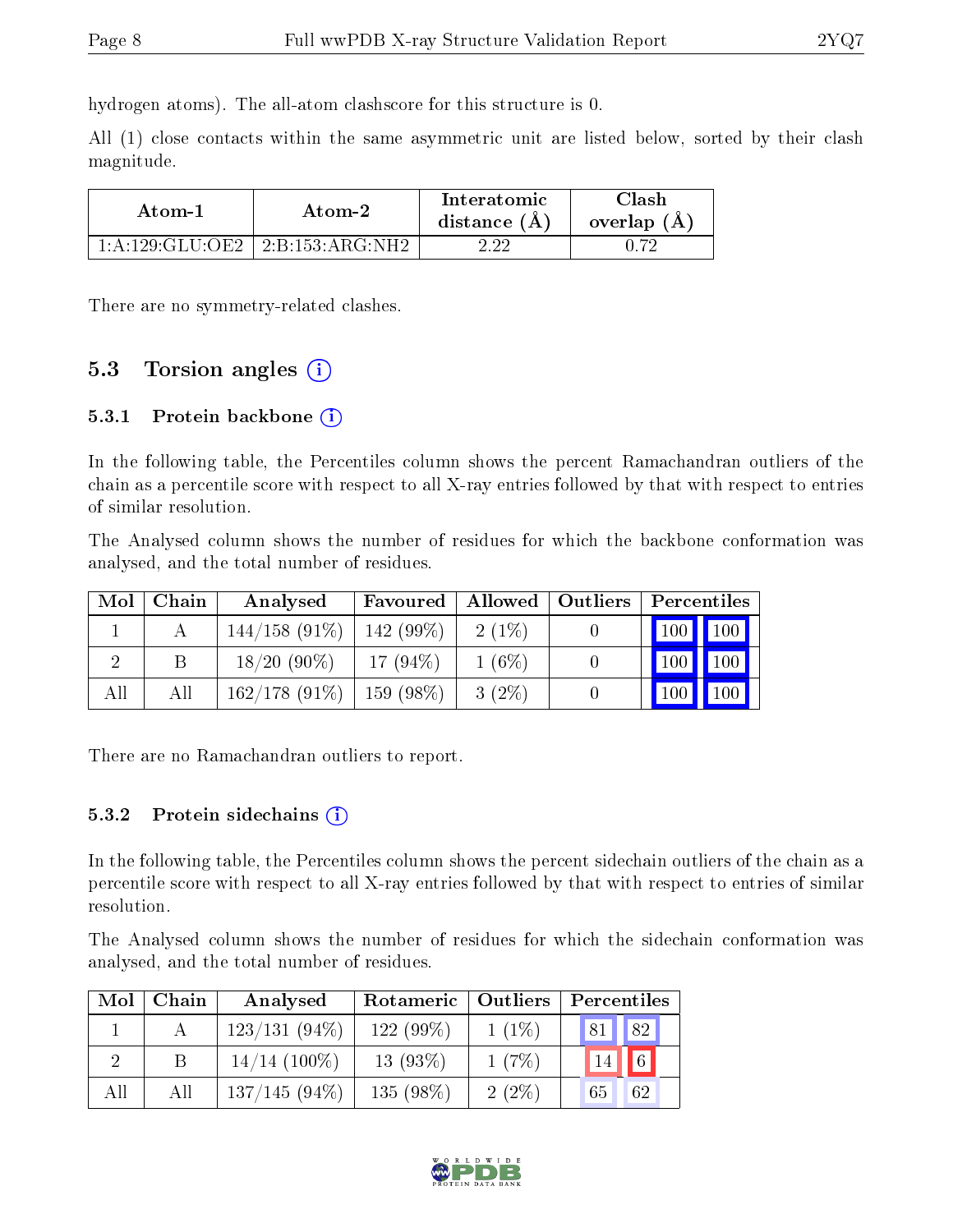All (2) residues with a non-rotameric sidechain are listed below:

| Mol | Chain | Res | Type      |
|-----|-------|-----|-----------|
|     |       |     | RG.       |
|     |       |     | $\pm 1$ . |

Some sidechains can be flipped to improve hydrogen bonding and reduce clashes. There are no such sidechains identified.

#### 5.3.3 RNA  $(i)$

There are no RNA molecules in this entry.

#### 5.4 Non-standard residues in protein, DNA, RNA chains (i)

There are no non-standard protein/DNA/RNA residues in this entry.

#### 5.5 Carbohydrates (i)

There are no carbohydrates in this entry.

#### 5.6 Ligand geometry (i)

1 ligand is modelled in this entry.

In the following table, the Counts columns list the number of bonds (or angles) for which Mogul statistics could be retrieved, the number of bonds (or angles) that are observed in the model and the number of bonds (or angles) that are defined in the Chemical Component Dictionary. The Link column lists molecule types, if any, to which the group is linked. The Z score for a bond length (or angle) is the number of standard deviations the observed value is removed from the expected value. A bond length (or angle) with  $|Z| > 2$  is considered an outlier worth inspection. RMSZ is the root-mean-square of all Z scores of the bond lengths (or angles).

| Mol |      | Chain | Res  | Link | Bond lengths |               |         | Bond angles             |      |           |
|-----|------|-------|------|------|--------------|---------------|---------|-------------------------|------|-----------|
|     | Type |       |      |      |              | Counts   RMSZ | $\# Z $ | $1 > 2$   Counts   RMSZ |      | $\pm  Z $ |
|     | uvr  |       | 1197 | $\,$ | 5,5,5        | 0.35          |         | 0.5.5                   | 0.28 |           |

In the following table, the Chirals column lists the number of chiral outliers, the number of chiral centers analysed, the number of these observed in the model and the number defined in the Chemical Component Dictionary. Similar counts are reported in the Torsion and Rings columns. '-' means no outliers of that kind were identified.

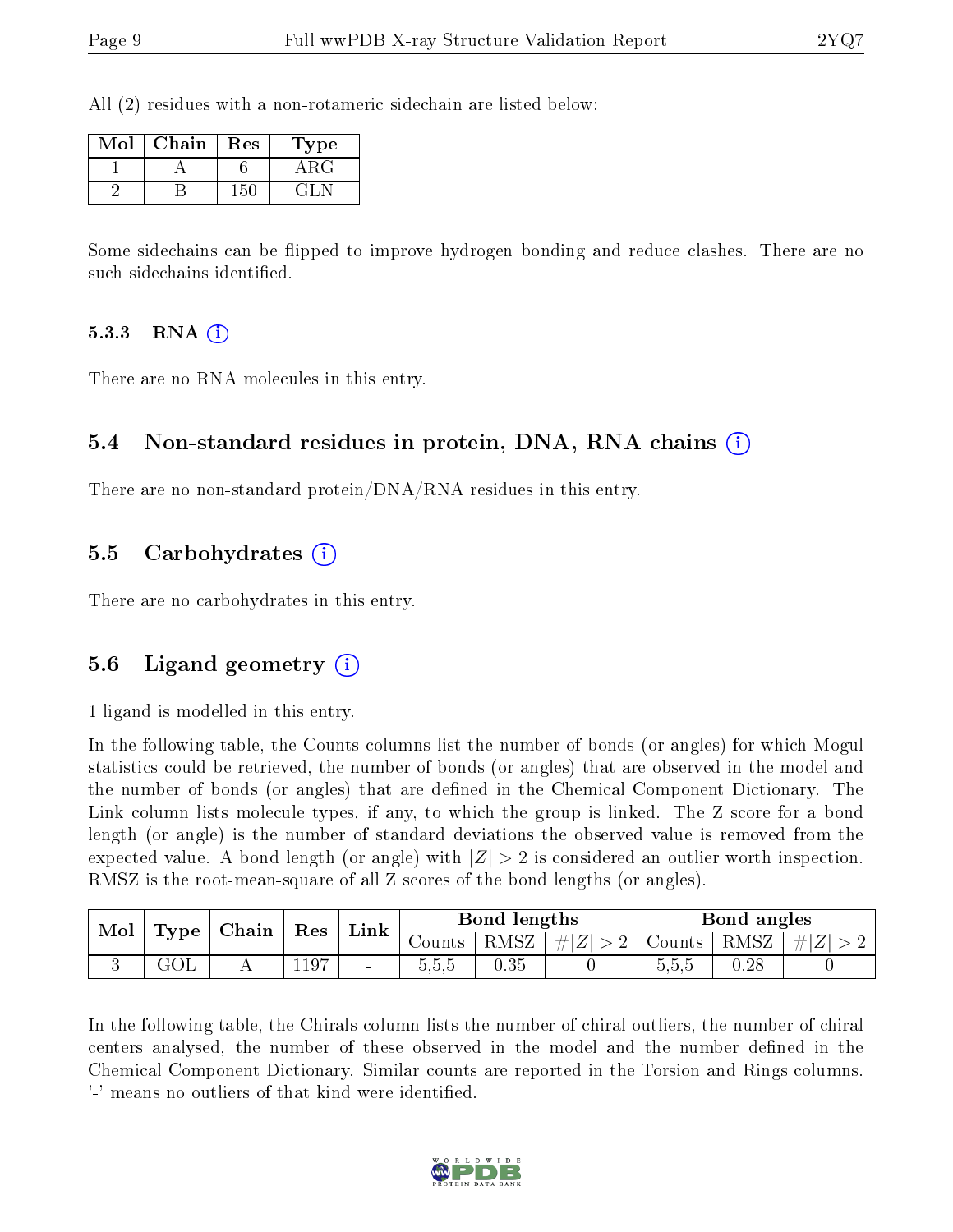|            |                        |  | Mol   Type   Chain   Res   Link   Chirals   Torsions   Rings |  |
|------------|------------------------|--|--------------------------------------------------------------|--|
| $\Box$ GOL | $\sim$ 1197 $^{\circ}$ |  | 0/4/4/4                                                      |  |

There are no bond length outliers.

There are no bond angle outliers.

There are no chirality outliers.

There are no torsion outliers.

There are no ring outliers.

No monomer is involved in short contacts.

## 5.7 [O](https://www.wwpdb.org/validation/2017/XrayValidationReportHelp#nonstandard_residues_and_ligands)ther polymers (i)

There are no such residues in this entry.

#### 5.8 Polymer linkage issues (i)

There are no chain breaks in this entry.

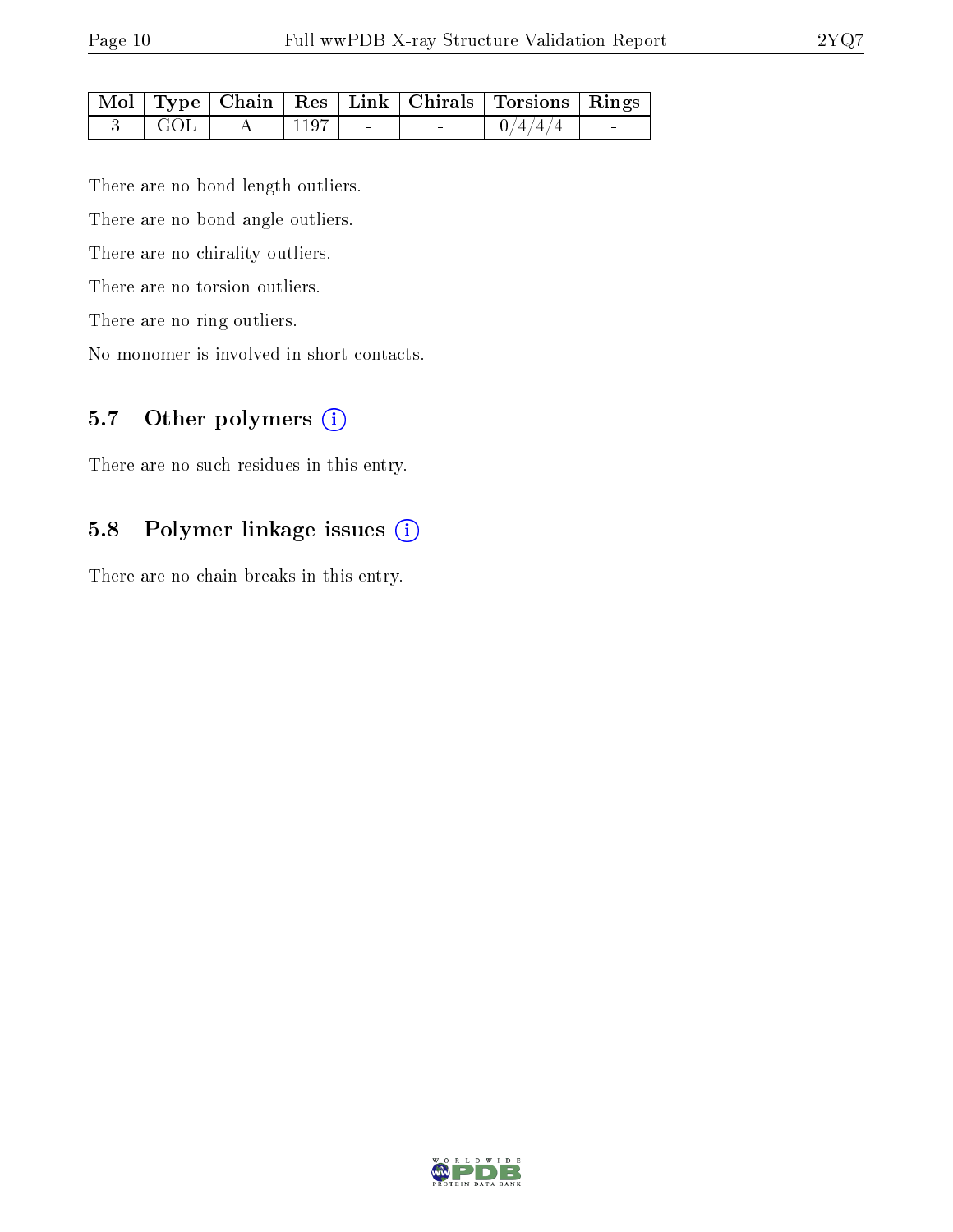## 6 Fit of model and data  $\left( \cdot \right)$

### 6.1 Protein, DNA and RNA chains (i)

In the following table, the column labelled  $#RSRZ>2'$  contains the number (and percentage) of RSRZ outliers, followed by percent RSRZ outliers for the chain as percentile scores relative to all X-ray entries and entries of similar resolution. The OWAB column contains the minimum, median,  $95<sup>th</sup>$  percentile and maximum values of the occupancy-weighted average B-factor per residue. The column labelled  $Q < 0.9$  lists the number of (and percentage) of residues with an average occupancy less than 0.9.

| Mol | Chain | Analysed         | ${ <\hspace{-1.5pt}{\mathrm{RSRZ}} \hspace{-1.5pt}>}$ | $\#\text{RSRZ}\text{>2}$ | $OWAB(A^2)$    | $\rm Q\textcolor{black}{<}0.9$ |
|-----|-------|------------------|-------------------------------------------------------|--------------------------|----------------|--------------------------------|
|     |       | $145/158$ (91\%) | $-0.48$                                               | $1(0\%)$ 87 88           | 12, 21, 41, 63 |                                |
|     |       | $18/20(90\%)$    | $-0.37$                                               | $1(5\%)$ 24 27           | 14, 21, 43, 72 |                                |
| All | All   | $163/178(91\%)$  | $-0.46$                                               | 79   81  <br>$2(1\%)$    | 12, 21, 41, 72 |                                |

All (2) RSRZ outliers are listed below:

| Mol | Chain | $\mid$ Res |                           | Type   RSRZ |
|-----|-------|------------|---------------------------|-------------|
|     |       |            |                           |             |
|     |       | 107        | $\mathbb{C}^{\mathbf{D}}$ |             |

### 6.2 Non-standard residues in protein, DNA, RNA chains  $(i)$

There are no non-standard protein/DNA/RNA residues in this entry.

#### 6.3 Carbohydrates (i)

There are no carbohydrates in this entry.

#### 6.4 Ligands  $(i)$

In the following table, the Atoms column lists the number of modelled atoms in the group and the number defined in the chemical component dictionary. The B-factors column lists the minimum, median,  $95<sup>th</sup>$  percentile and maximum values of B factors of atoms in the group. The column labelled  $Q< 0.9$ ' lists the number of atoms with occupancy less than 0.9.

|             |                     |     |      |                                                                        | $\boxed{\text{ Mol}}$ Type   Chain   Res   Atoms   RSCC   RSR   B-factors $(\AA^2)$   Q<0.9 |  |
|-------------|---------------------|-----|------|------------------------------------------------------------------------|---------------------------------------------------------------------------------------------|--|
| $\perp$ GOL | $\therefore$   1197 | 6/6 | 0.87 | $\begin{array}{ccc} \begin{array}{ccc} \end{array} & 0.13 \end{array}$ | 42, 54, 58, 58                                                                              |  |